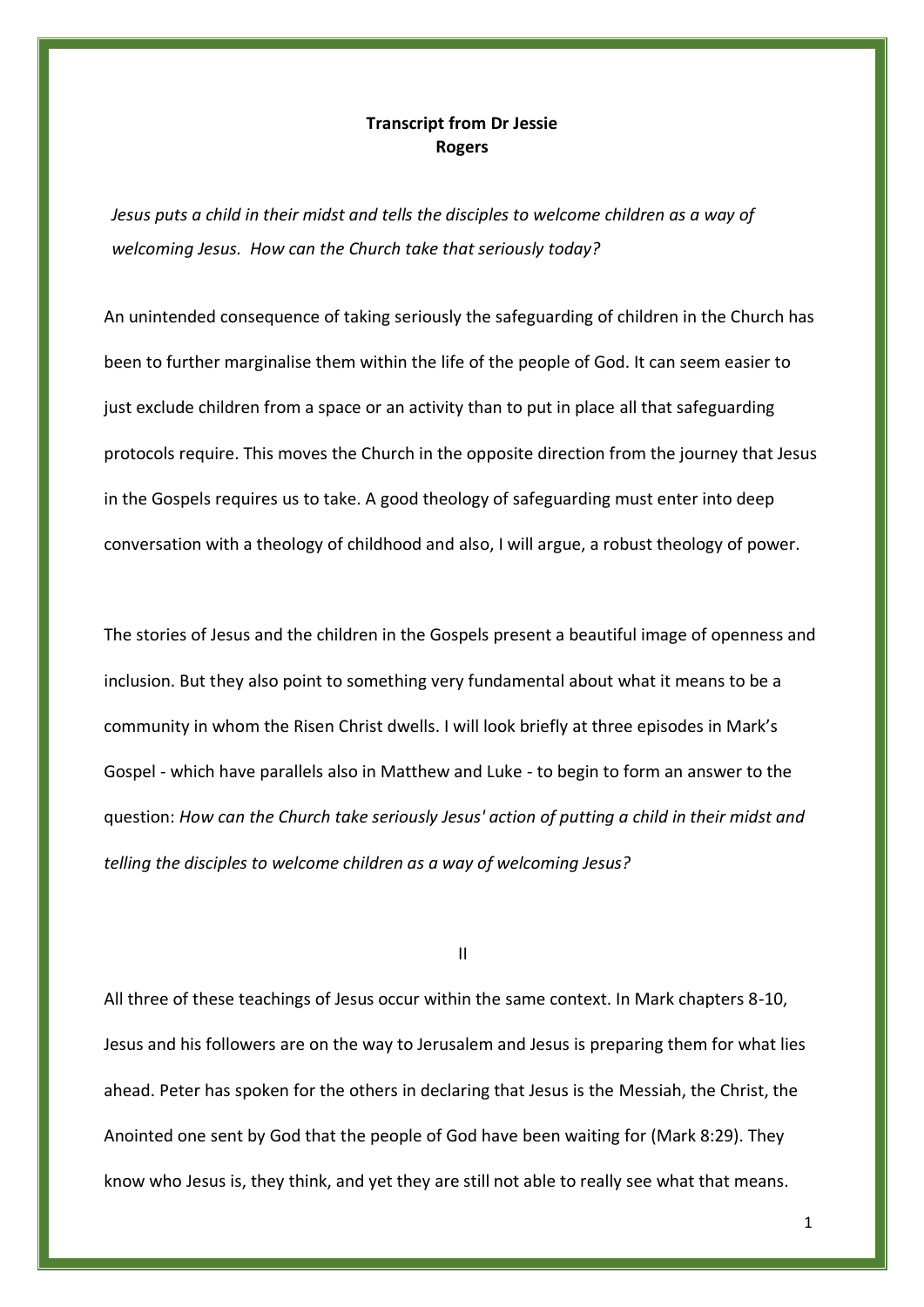Jesus has warned them to be on their guard against the yeast of the Pharisees and the yeast of Herod (Mark 8:15). That powerful little phrase alerts them to the dangers of power and status games and of an approach to religious practice that leads to self-righteousness and exclusion. And yet, as Jesus prepares them for his own suffering and rejection, they choose to dwell on a different understanding of what the coming of the Kingdom might mean. The yeast that Jesus has warned them against is already at work in their midst.

## III

*<sup>33</sup>Then they came to Capernaum; and when he was in the house he asked them, "What were you arguing about on the way?" <sup>34</sup>But they were silent, for on the way they had argued with one another who was the greatest. <sup>35</sup>He sat down, called the twelve, and said to them, "Whoever wants to be first must be last of all and servant of all." <sup>36</sup>Then he took a little child and put it among them; and taking it in his arms, he said to them, <sup>37</sup>"Whoever welcomes one such child in my name welcomes me, and whoever welcomes me welcomes not me but the one who sent me." (Mark 9:33-37)*

What is the antidote for this concern for power and status, this endless tendency to imagine the kingdom of God in the same way that the kingdoms of the world operate? It is to put a little child in the centre. The welcome or otherwise given to children is the welcome or otherwise given to Jesus Christ and to the Father. We are open to Christ in our midst to the extent that we are open to receiving and welcoming children.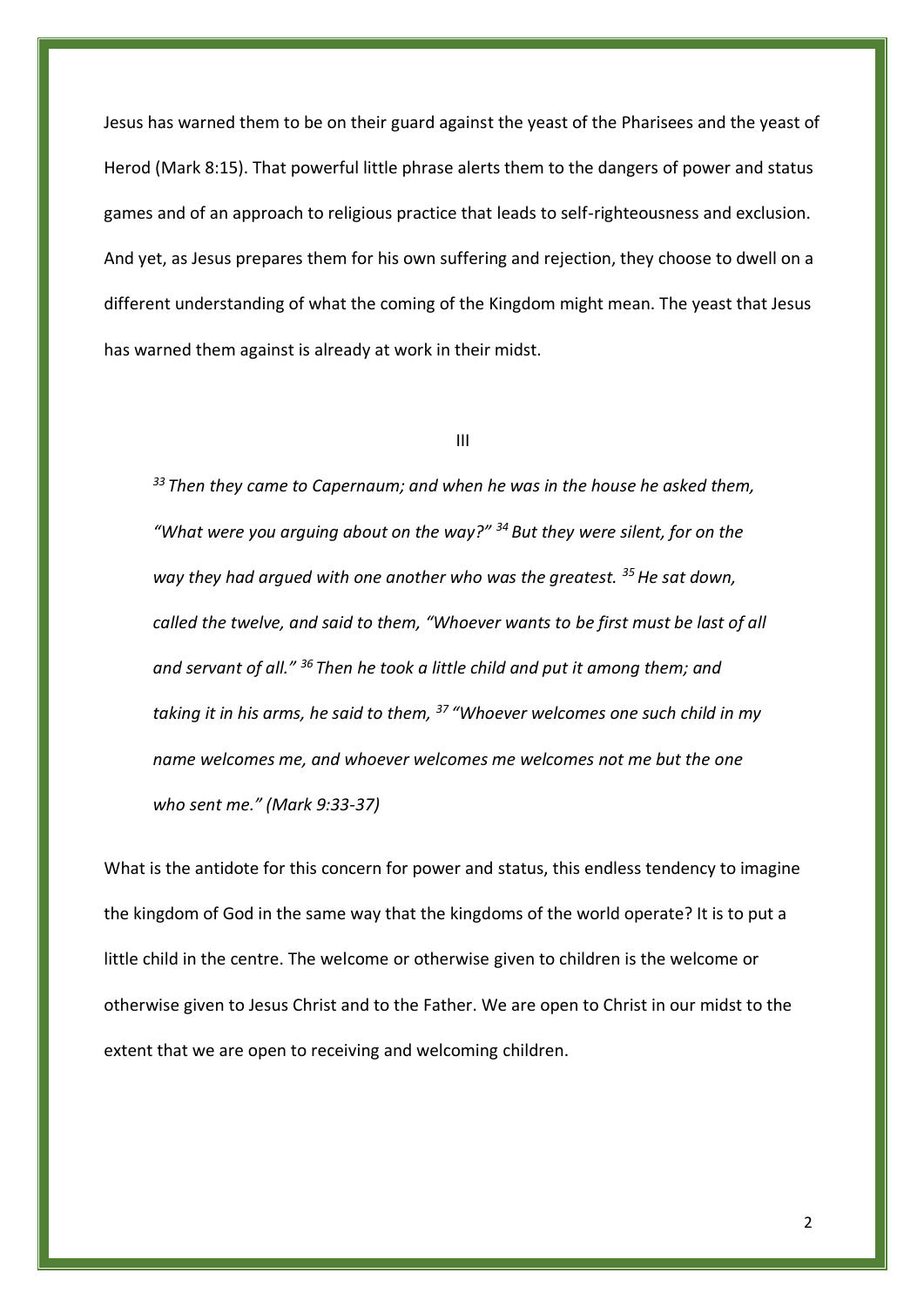A few verses later, after Jesus challenges the disciples' sharp insider versus outsider thinking (see Mark 9:33-37) he warns them:

*<sup>42</sup>"If any of you put a stumbling block before one of these little ones who believe in me, it would be better for you if a great millstone were hung around your neck and you were thrown into the sea. (Mark 9:42)*

[Some manuscripts have 'believe in me' others just have 'little ones who believe'. So this might be referring to the little ones within the community, or it may be a recognition of the spirituality that is the birthright of every child.]

This is a huge responsibility. Revelations of abuse have made it shockingly clear how 'welcome' of children can become something much more sinister. And other speakers in this series have spoken of the devastating effects that can have on the spiritual lives of children into adulthood. Perhaps this is why a concern for safeguarding can actually lead to further marginalisation of children. It seems less complicated that way. It is almost as if children become a danger in our midst. But that marginalisation is itself abuse. And the effect of that marginalisation on the Christian community is profound, in that we are excluding Christ. A community that closes its heart against children is closing its heart against Christ. Children in our midst are not the danger. They are a litmus test for the quality of our communities. If they are not safe, our communities are diseased and no one is safe within them. When children are safe, our communities are healthy. A community with children safely at the centre is a community that does not engage in power play or status games. It is one that reflects the fruit of the Spirit.

IV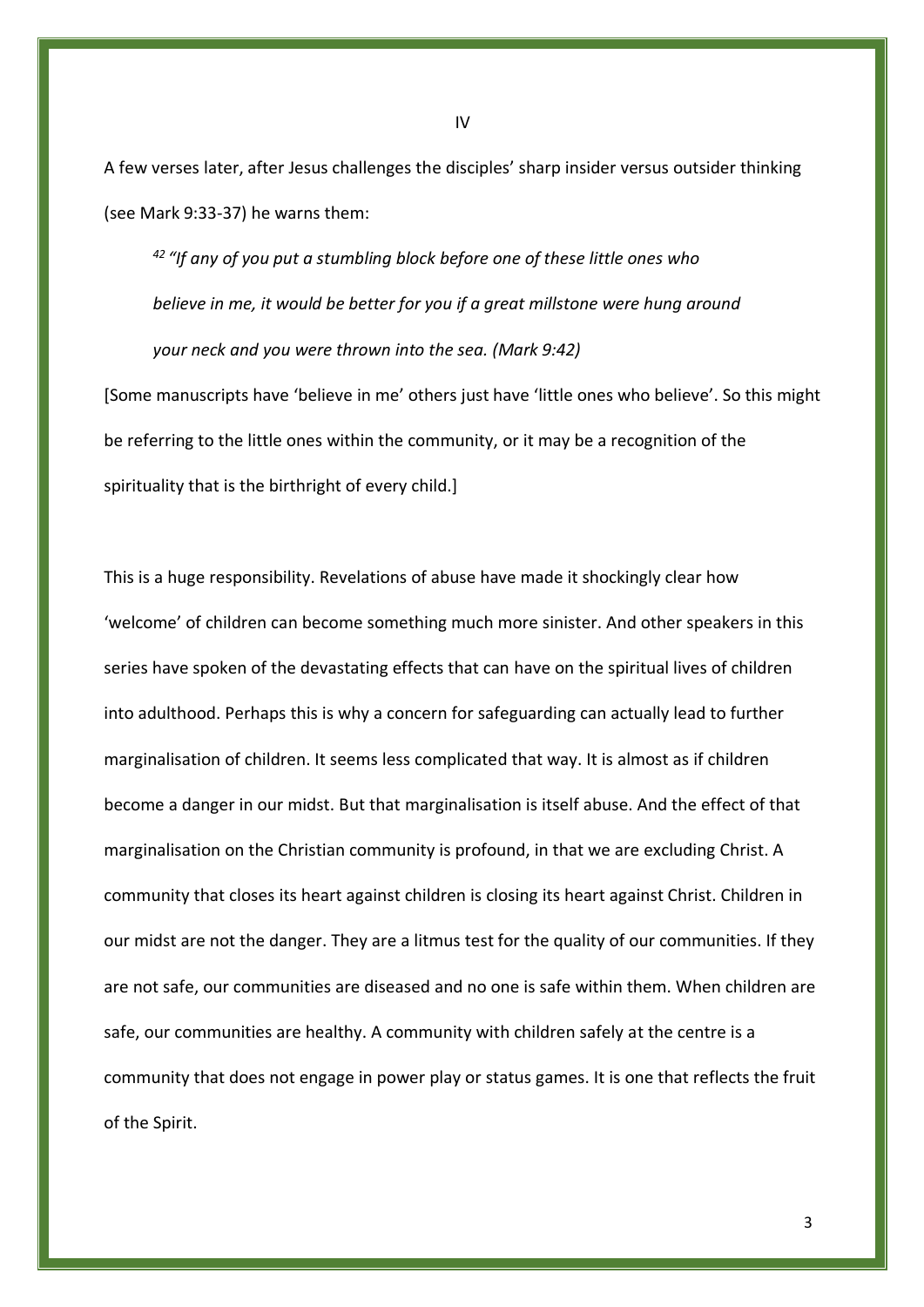*<sup>13</sup>People were bringing little children to him in order that he might touch them; and the disciples spoke sternly to them. <sup>14</sup>But when Jesus saw this, he was indignant and said to them, "Let the little children come to me; do not stop them; for it is to such as these that the kingdom of God belongs. <sup>15</sup>Truly I tell you, whoever does not receive the kingdom of God as a little child will never enter it." <sup>16</sup>And he took them up in his arms, laid his hands on them, and blessed them. (Mark 10:13-16)*

The yeast of the Pharisees and of Herod is at work in the disciples when they are concerned that Jesus not be distracted from the 'important' task of ministering to adults. Jesus' response is indignation. Their priorities are upside down. His command is clear - put nothing in the way of children coming to him. In fact, if we want to enter the Kingdom - if we want to live out the reality into which God invites us, we need to learn from children. Scholars like to discuss what it means to receive the Kingdom like a little child - what attributes do we need? In fact, the best way to cultivate those characteristics is to be in the presence of children and let their way of being rub off on us. Being with children reminds us how to be childlike. In welcoming children, we welcome the childlikeness within us that is open to entering the Kingdom.

A few concluding thoughts:

- 1. If something is safe for the most vulnerable, it is safe for everyone.
- 2. The decision, followed by whatever action is required, to put the child in the centre and not at the margins is a significant step in a process of conversion to a kingdom-of-God-compatible way of exercising power in the Church.

V